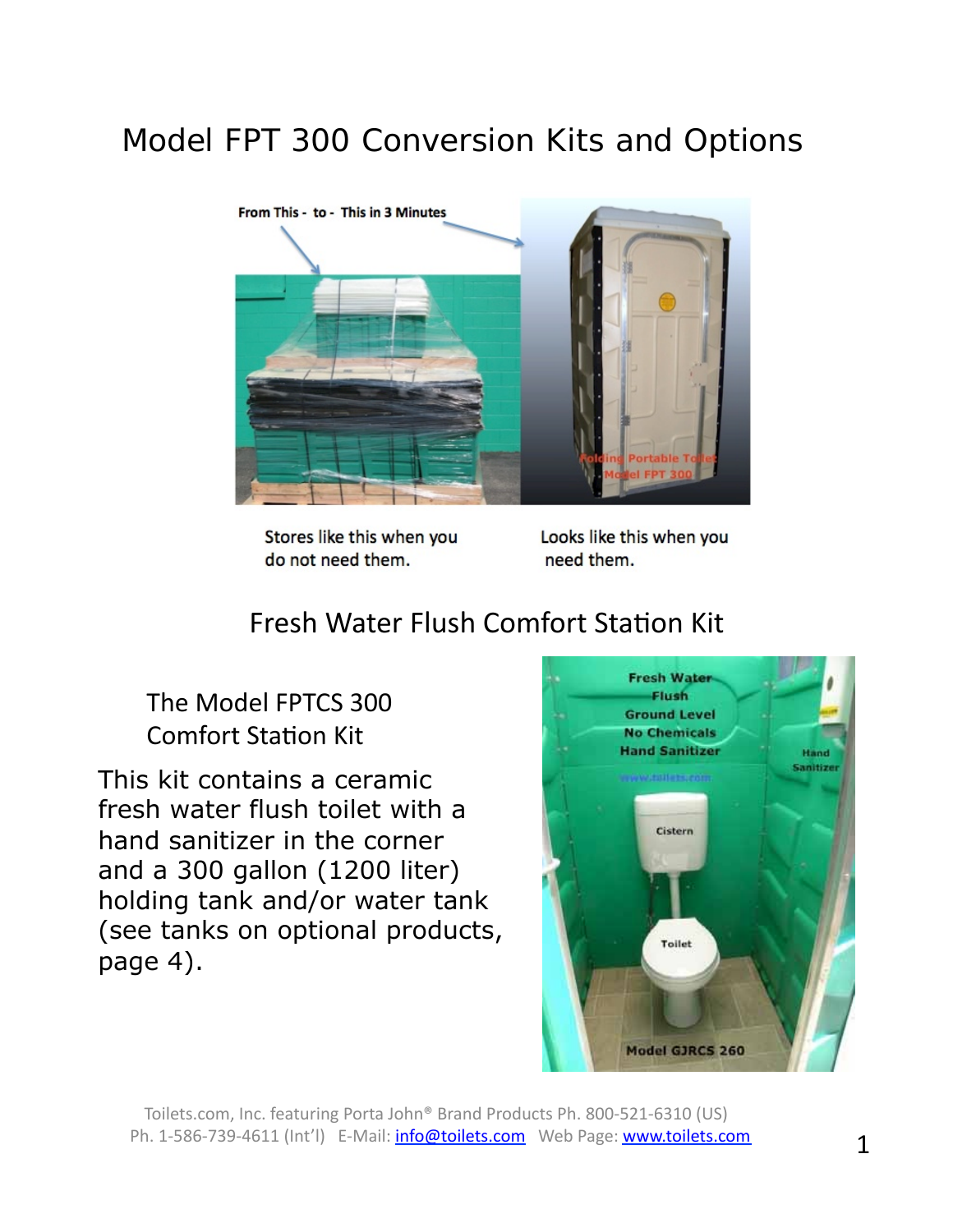### **Portable Shower Kit**





Shower Add on Kit With **Floor Drain** 

Model FPTS 300 Portable **Shower with Permanent Conversion Kit** 

**Permanent Conversion Kit** 



Use the Screws and Washers to attach the walls to the Floor. Use the 4 - 6" Lag Screws to attach the floor to the 44 " Treated Runners.

Toilets.com, Inc. featuring Porta John® Brand Products Ph. 800-521-6310 (US) Ph. 1-586-739-4611 (Int'l) E-Mail: info@toilets.com Web Page: www.toilets.com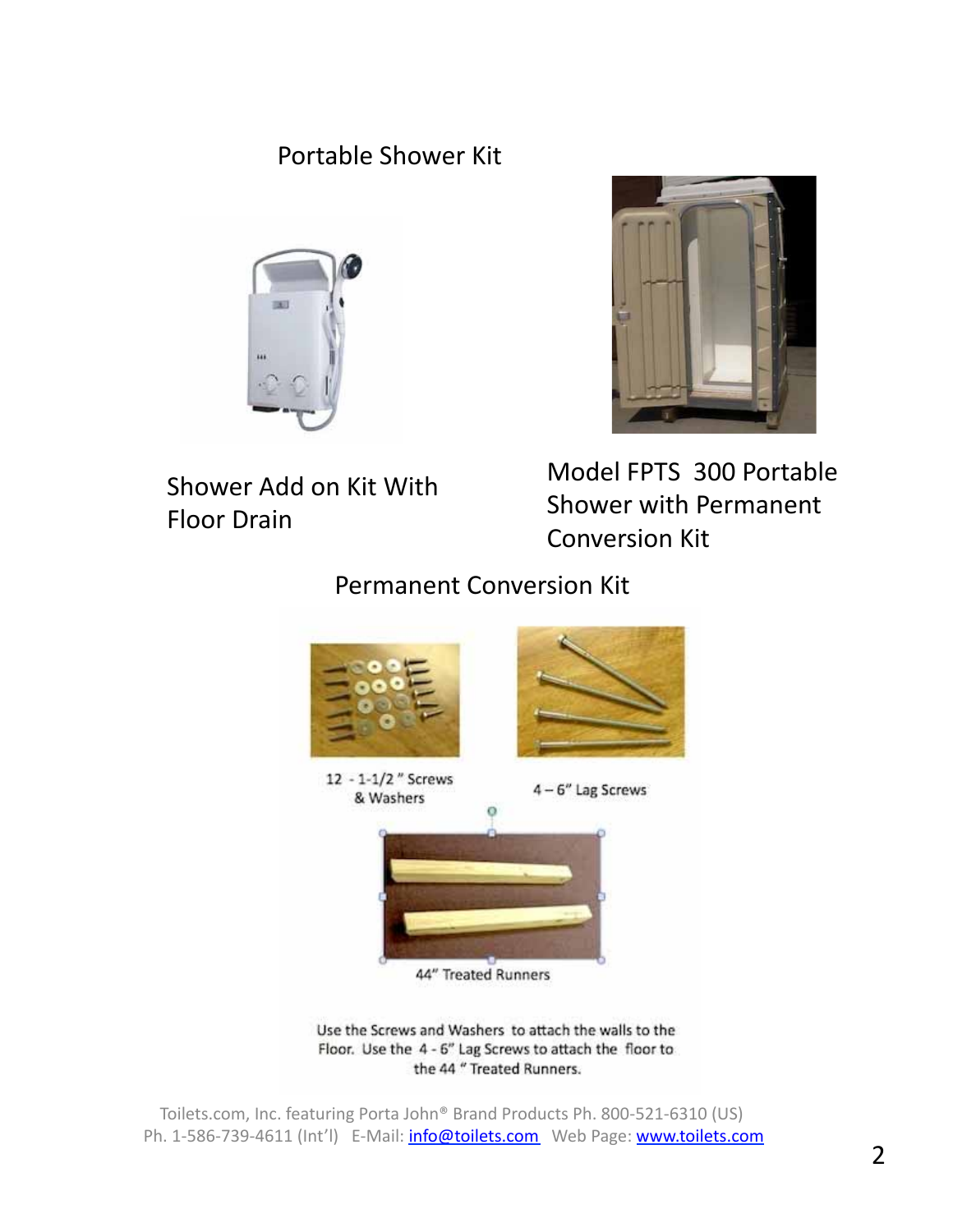# **Optional Hand Sanitizer and Toilet Tissue Dispensers**



We pre install Brackets for All Dispensers





All Dispensers are Shipped and Stored in the Holding Tank The Model FPT 300 is 3" tall on a pallet when shipped and all options and attachments are designed to maintain this shipping efficiency.